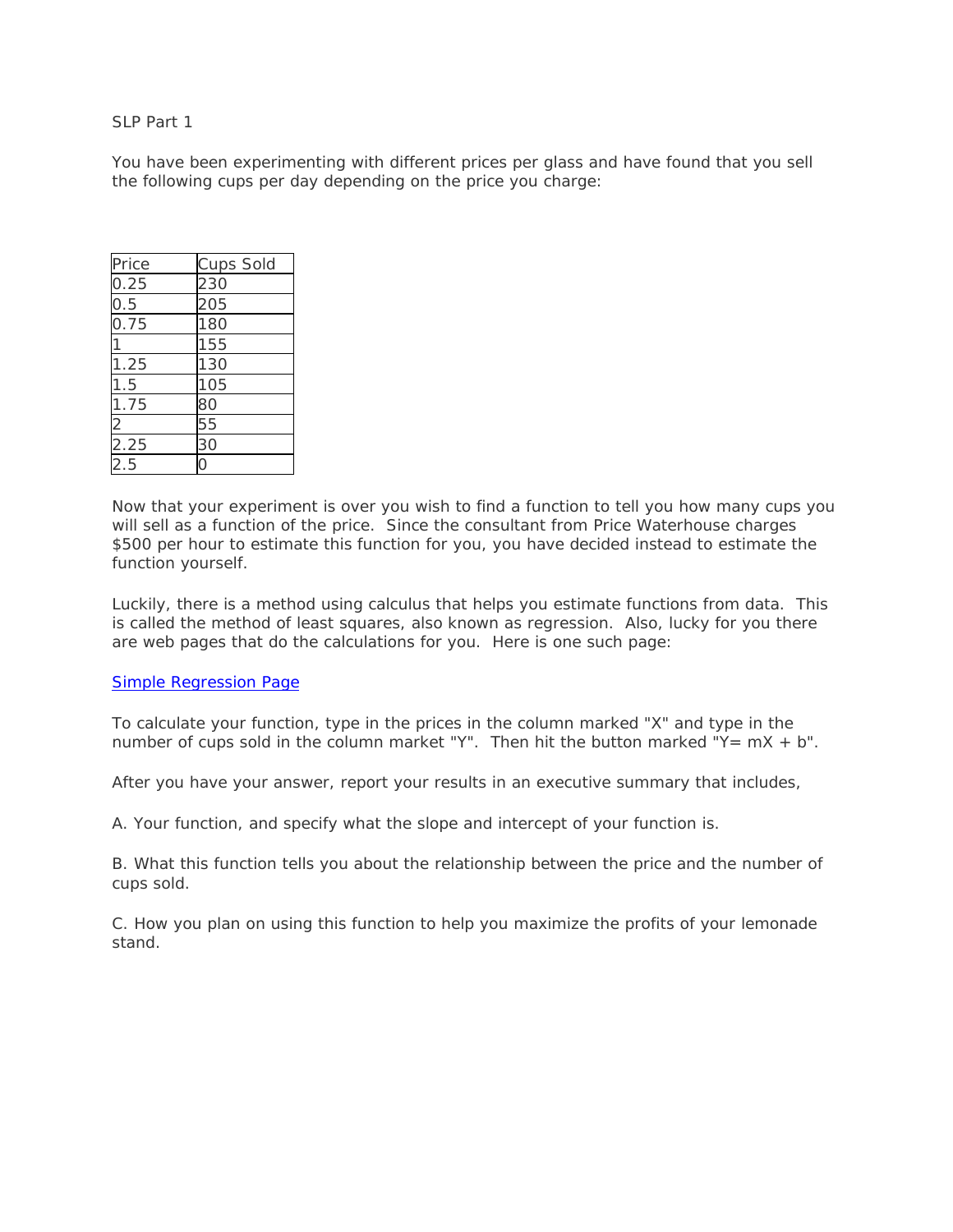SLP part 2

Welcome to the second SLP. Now that you have estimated your function, you now want to know what your revenue will be at each price. This is easy to calculate, you simply multiply the price by the number of cups you will sell at that price.

The instructions for the assignment are as follows:

A. Create a function to determine how much revenue you will make at each price you charge. This is done by multiplying the price times your function. For example if your function is Cups Sold = 1000 - 100\*Price, your revenue function would be Price\*(1000 - 100\*Price). For simplicity sake, you can write Price as "P".

- B. What is the derivative of your revenue function?
- C. Create a table (you can use Excel) with each of the columns:
- 1. The prices from the table in the Module 1 SLP
- 2. The revenue you will make at each price
- 3. The value of the derivative at each price
- D. At what price is your revenue maximized

E. What is the value of the derivative when you are charging more than the revenue maximizing price? How about when you are charging less? Based on this, how would you use the derivative to help you decide how much to charge for a cup of lemonade?

## SLP part 3

Welcome to module three's SLP. In the module two's SLP you maximized revenue. In this module, you will be maximizing profit. In order to maximize profit, you have to take the cost of your lemonade and your cups into account. Suppose it costs you a total of 50 cents to make a cup of lemonade.

The assignment instructions are as follows:

A. Write a function for your profits for each price you charge. This is done by multiplying (P-.5) times your function from Module 1. I.e. if your function is Cups Sold = 1000 - 100P, your profit function would be  $(P - .5)$ <sup>\*</sup>(1000 - 100P).

B. Calculate the first derivative of your profit function, and create another table with the price, profit, and value of the first derivative at the prices from Module 1. Can you tell what your profit maximizing price is from this table?

C. Calculate the second derivative, and also use the first derivative to find the profit maximizing price. What is the price, and what does the second derivative tell you?